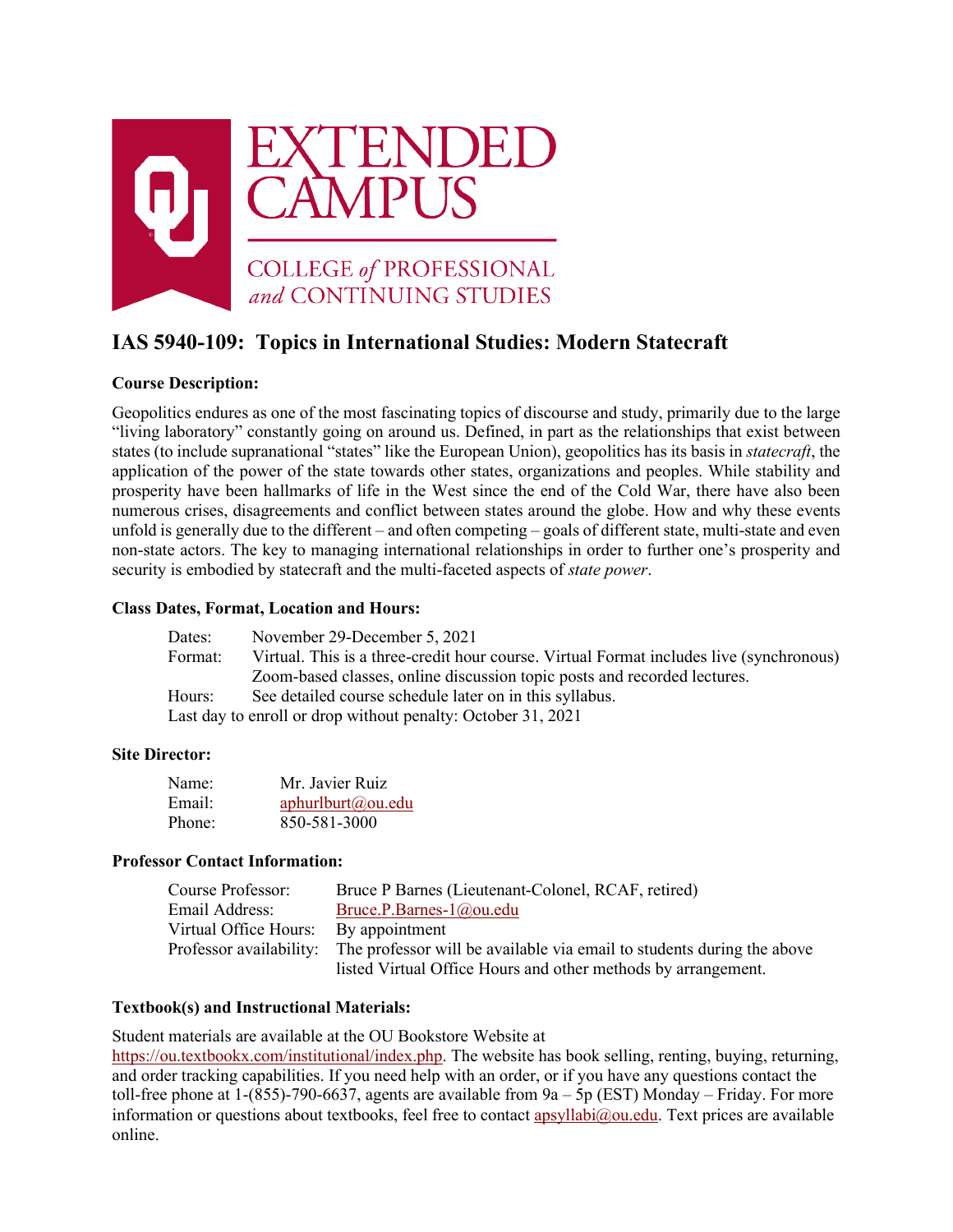- 1. Freeman, Chas, W., Jr., *Arts of Power: Statecraft and Diplomacy*, (United States Institute of Peace, Washington D.C., 1997), ISBN 978-1878379658
- 2. Snow, Donald M, *Cases in U.S. National Security: Cases and Processes,* (Rowman and Littlefield, 2019), ISBN: 978-1538115664
- 3. Walt, Stephen, M., *The Hell of Good Intentions: America's Foreign Policy Elite and the Decline of U.S. Primacy*, (Picador, 2019), ISBN 978-1250234810
- 4. Materials posted on the OU Canvas learning management system: Access Canvas at [https://canvas.ou.edu,](https://canvas.ou.edu/) enter your OU NetID and password, and select course to access material. If you require assistance with Canvas, please click on the Help icon. You can search the Canvas guides, chat with Canvas support, or contact OU IT.

### **OU Email:**

All official correspondence from instructors will be sent only to students' ou.edu address.

### **Course Objectives:**

- 1. Identify the aspects of modern statecraft and state power in the post-Cold War period;
- 2. Discuss and compare the levers of state power namely diplomatic, informational, military, economic, financial, intelligence and legal aspects - embodied by the "DIMEFIL" model;
- 3. Identify and analyze the evolving goals of US foreign policy by analyzing case studies where conflict and tension has occurred; and
- 4. Appreciate how statecraft and state power have been used (and mis-used) in an effort to further the goals of the US and its allies to extend their liberal, democratic principles and ensure national and collective security.

### **Course Outline:**

This on-line course will combine traditional aspects of the liberal arts with lectures and assigned readings. To continue developing research and critical writing skills, activities including weekly readings and written assignments will be performed.

The course will follow a series of 8 lectures with associated readings. Audio lectures (30-45 min approx. length) and lecture slides will be available for download from the Canvas webpage. Lectures are entitled:

- 1. Exercising State Power;
- 2. Diplomatic Influence and the Informational Domain;
- 3. The Use of Military Power;
- 4. Economic, Financial and Legal State Power;
- 5. Iraq: Success, Failure, Success and Failure Again;
- 6. The West and Russia: A New Cold War or the New Normal?;
- 7. Iran: Success at a Cost; and
- 8. China: Challenge for the Future.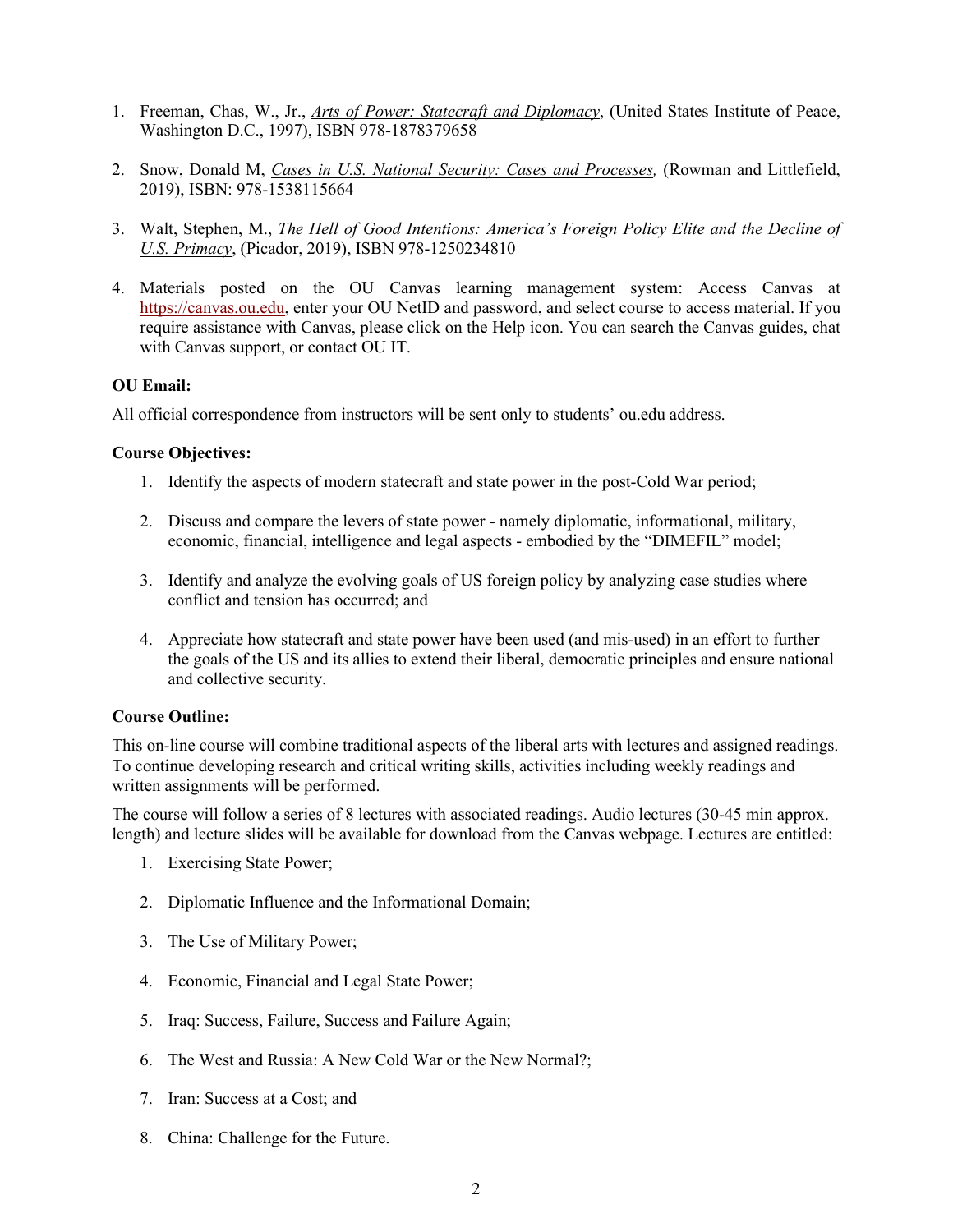# **Assignments, Due Dates and Percent of Grade:**

Detailed assignment instructions and guidance will be made available to students on the Canvas course webpage one month prior to the first class. All assignments are submitted via the Canvas course webpage.

| <b>Assignment</b>                                                                                                                                                                                                                                                                                                                                                                                                                                                                | Due Date(s)       | Percent of<br>Grade |
|----------------------------------------------------------------------------------------------------------------------------------------------------------------------------------------------------------------------------------------------------------------------------------------------------------------------------------------------------------------------------------------------------------------------------------------------------------------------------------|-------------------|---------------------|
| Initial Canvas log-in and introduction post                                                                                                                                                                                                                                                                                                                                                                                                                                      | $29$ Nov          | $\mathbf{0}$        |
| <b>Online Participation.</b> Students participate online by providing 300<br>word postings to answer questions posed by the instructor in 6<br>discussion groups. Students are encouraged to respond to other<br>student's posts, although this is not mandatory.                                                                                                                                                                                                                | $29$ Nov $-5$ Dec | 30                  |
| Biographical Sketch (4-5 pages). Students write a biographical<br>sketch on either US Secretary of State Condoleezza Rica or US<br>Secretary of State John Kerry. Emphasis will be on the organized<br>approach to addressing three areas of interest: $(1)$ a descriptive<br>timeline of their life and career; (2) their general philosophy on<br>diplomacy and statecraft; and (3) a description of a critical event<br>during their term in office and how they resolved it. | 12 Dec            | 30                  |
| <b>Paper (8-10 pages).</b> Students choose from a list of topics assigned by<br>the instructor. Each student is responsible for researching and writing<br>a paper that is their own, original work. Your success will be based<br>primarily upon your ability to effectively support your paper's thesis<br>argument and provide your own analysis. Emphasis will be on the<br>effective analysis of detailed issues surrounding main themes<br>discussed during the course.    | 19 Dec            | 40                  |

### **Grading:**

This is a letter-graded course: A, B, C, D, or F.

**Notice:** Failure to meet assignment due dates could result in a grade of I (Incomplete) and may adversely impact Tuition Assistance and/or Financial Aid.

### **Policy for Late Work:**

Please contact the professor regarding his/her policy for late work

### **Attendance Policy:**

In addition to interaction via Canvas and email contact, students are required to contact the instructor via email or telephone **before** the beginning of the course term for an initial briefing. Although physical class meetings are not part of this course, participation in all interactive, learning activities is required.

Student assignments and student/instructor communications will be conducted via Canvas, although students may contact the instructor via telephone, postal mail, email, or fax as needed

#### **Incomplete Grade Policy:**

A grade of "I" is not automatically assigned, but rather must be requested by the student by submitting to the instructor a "Petition for and Work to Remove an Incompleted Grade" form. An "I" can never be used in lieu of an "F" nor can an "I" be assigned because of excessive failure to participate in class activities.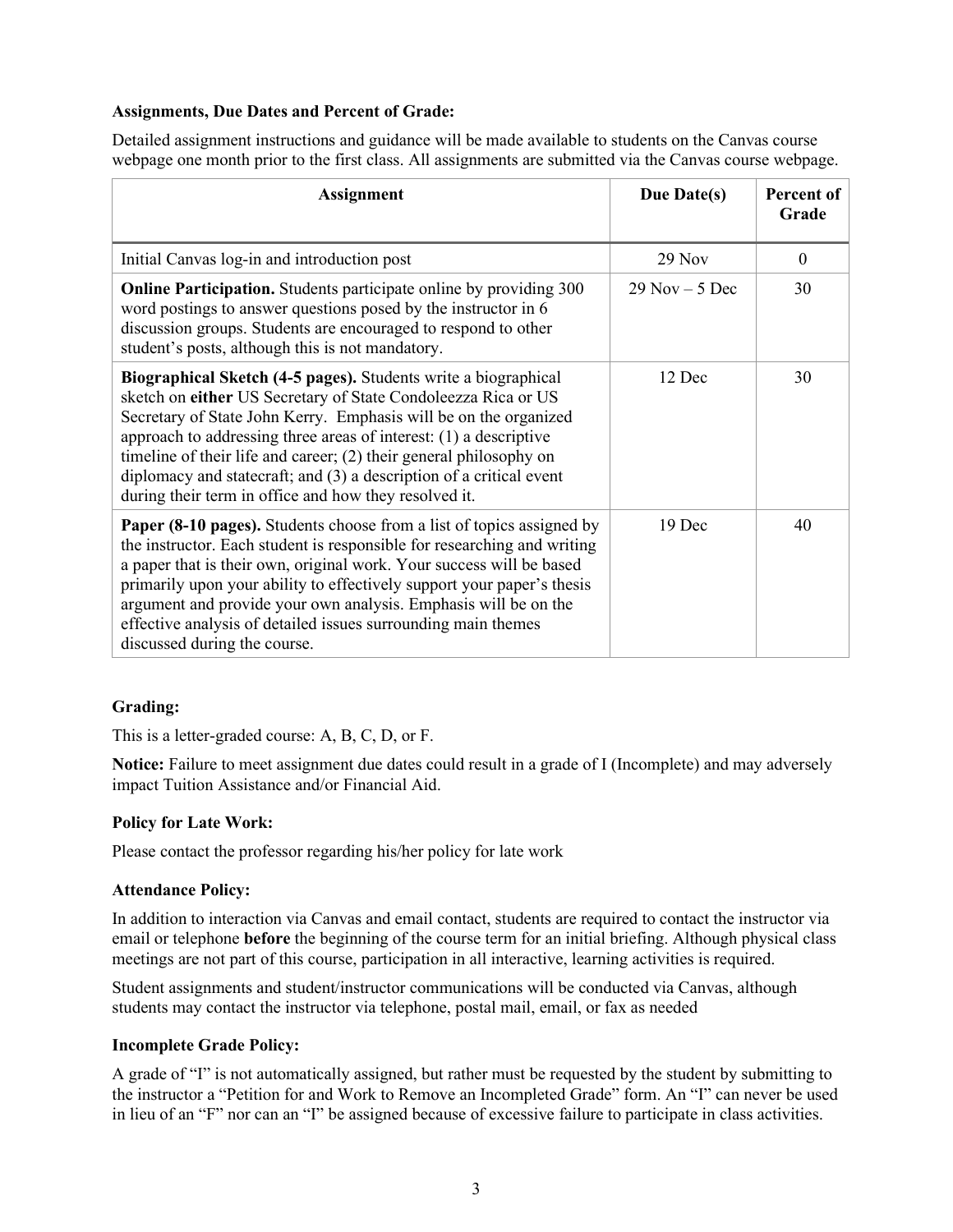# **Technical Support Information:**

If you experience technical problems, contact Information Technology by visiting their website at: <http://webapps.ou.edu/it/> or contacting them by telephone at: (405) 325-HELP (4357).

# **Detailed Course Schedule**

| Date                    | Times (local) | <b>Activity Via Zoom</b>                                          |
|-------------------------|---------------|-------------------------------------------------------------------|
| Monday<br>29 November   | 1800-2100     | Lecture 1, discussion group based on lecture and readings         |
| Tuesday<br>30 November  | 1800-2100     | Lecture 2, discussion group based on lecture and readings         |
| Wednesday<br>1 December | 1800-2100     | Lecture 3, discussion group based on lecture and readings         |
| Thursday<br>2 December  | 1800-2100     | Lecture 4, discussion group based on lecture and readings         |
| Friday<br>3 December    | 1800-2100     | Lecture 5, discussion group based on lectures and readings        |
| Saturday<br>4 December  | 0900-1300     | Lectures $\& 7$ , discussion group based on lectures and readings |
| Sunday<br>5 December    | 0900-1200     | Lecture 8, discussion group based on lectures and readings        |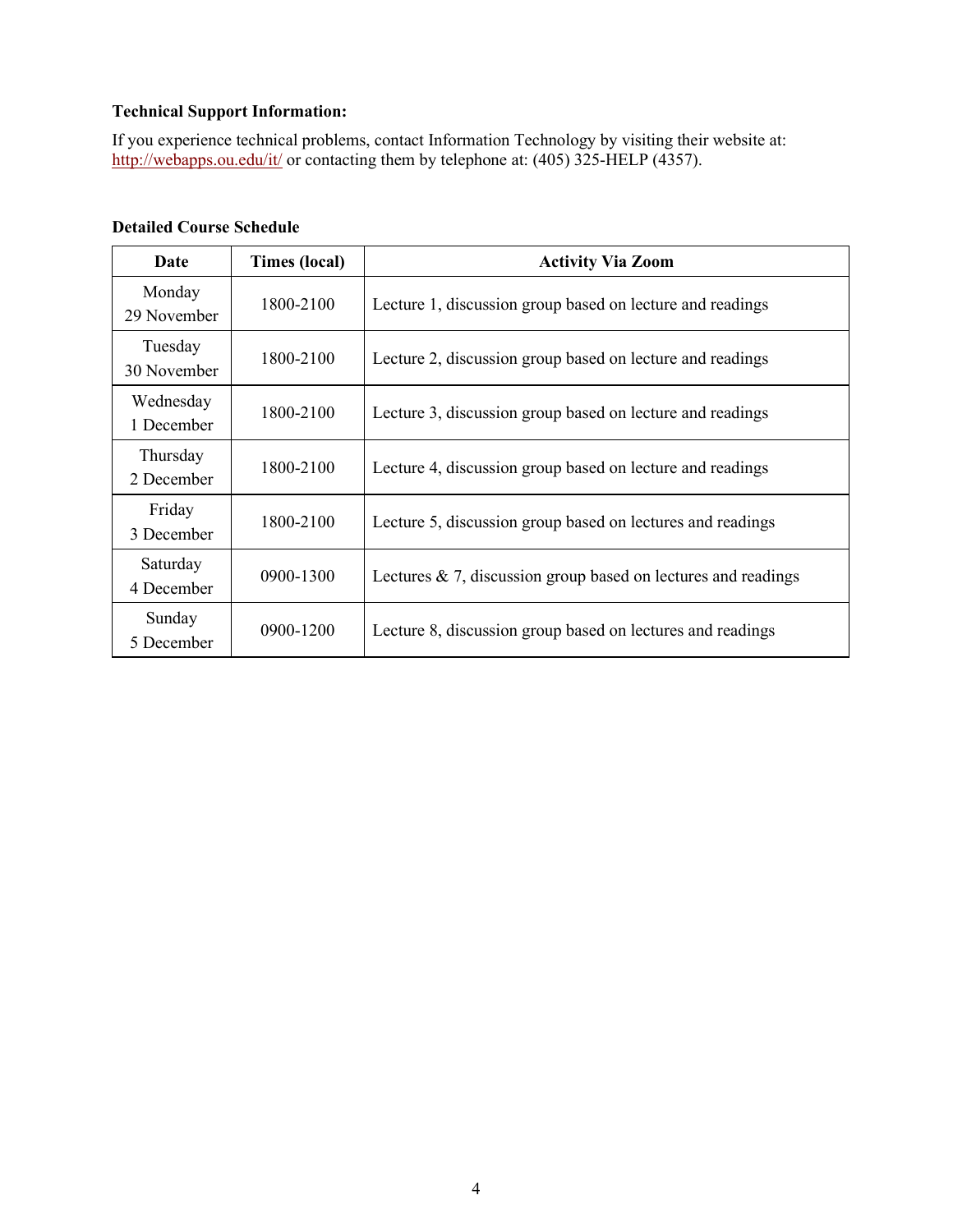# **POLICIES AND NOTICES**

#### **Attendance/Grade Policy**

**Note:** Attendance/absences do not apply to online courses. However, participation in all course activities is extremely important to student success in online courses.

Excused absences are given for professor mandated activities or legally required activities such as emergencies or military assignments. It is the policy of the University to excuse absences of students that result from religious observances and to provide without penalty for the rescheduling of examinations and additional required class work that may fall on religious holidays. Unavoidable personal emergencies, including (but not limited to) serious illness; delays in getting to class because of accidents, etc.; deaths and funerals, and hazardous road conditions will be excused.

If you are obtaining financial assistance (TA, STAP, FA, VA, Scholarship, etc.) to pay all or part of your tuition cost, you must follow your funding agency/institution's policy regarding "I" (Incomplete) grades unless the timeline is longer than what the University policy allows then you must adhere to the University policy. Students who receive Financial Aid must resolve/complete any "I" (Incomplete) grades by the end of the term or he/she may be placed on "financial aid probation." If the "I" grade is not resolved/completed by the end of the following term, the student's Financial Aid may be suspended make the student ineligible for further Financial Aid.

Students are responsible for meeting the guidelines of Tuition Assistance and Veterans Assistance. See the education counselor at your local education center for a complete description of your TA or VA requirements.

OU faculty will submit grades online through ONE not later than 30 days after the course end date. Course end dates are approximately one calendar month after the final seminar date on this syllabus and are provided on the official scheduling website for reference.

### **Academic Integrity and Student Conduct**

Academic integrity means honesty and responsibility in scholarship. Academic assignments exist to help students learn; grades exist to show how fully this goal is attained. Therefore all work and all grades should result from the student's own understanding and effort.

Academic misconduct is any act which improperly affects the evaluation of a student's academic performance or achievement. Misconduct occurs when the student either knows or reasonably should know that the act constitutes misconduct. Academic misconduct includes: cheating and using unauthorized materials on examinations and other assignments; improper collaboration, submitting the same assignment for different classes (self-plagiarism); fabrication, forgery, alteration of documents, lying, etc…in order to obtain an academic advantage; assisting others in academic misconduct; attempting to commit academic misconduct; destruction of property, hacking, etc…; intimidation and interference with integrity process; and plagiarism. All students should review the Student's Guide to Academic Integrity at [http://integrity.ou.edu/students\\_guide.html](http://integrity.ou.edu/students_guide.html)

Students and faculty each have responsibility for maintaining an appropriate learning environment. All students should review policies regarding student conduct at<http://studentconduct.ou.edu/>

### **Accommodation Statement**

The University of Oklahoma is committed to making its activities as accessible as possible. For accommodations on the basis of disability, please contact your local OU Site Director.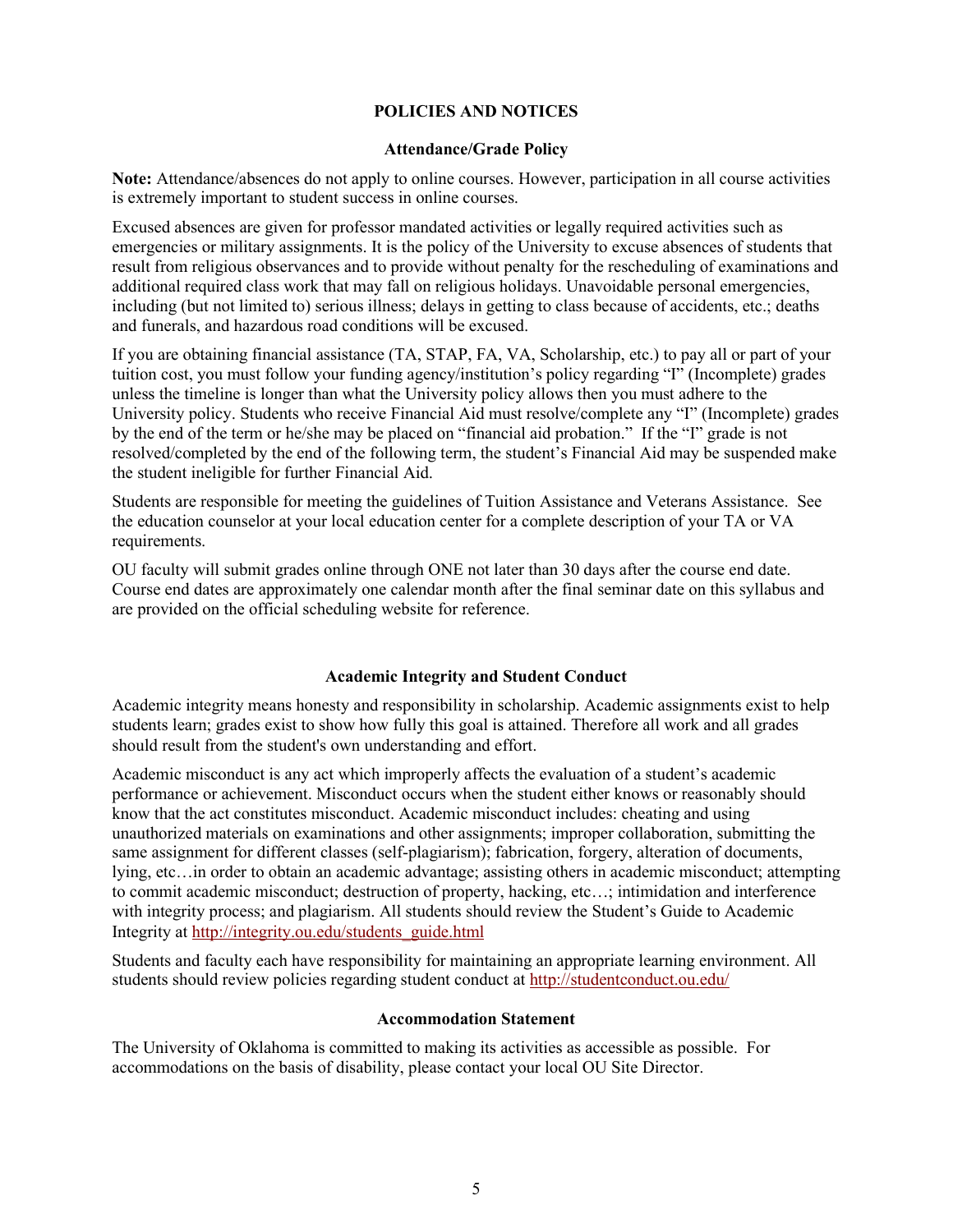### **Adjustment for Pregnancy/Childbirth-Related Issues**

Should you need modifications or adjustments to your course requirements because of documented pregnancy-related or childbirth-related issues, please contact the Professor as soon as possible to discuss. Generally, modifications will be made where medically necessary and similar in scope to accommodations based on temporary disability. Please see [http://www.ou.edu/content/eoo/faqs/pregnancy-faqs.html.](http://www.ou.edu/content/eoo/faqs/pregnancy-faqs.html)

# **Title IX Resources**

For any concerns regarding gender-based discrimination, sexual harassment, sexual misconduct, stalking, or intimate partner violence, the University offers a variety of resources, including advocates on-call 24/7, counseling services, mutual no-contact orders, scheduling adjustments, and disciplinary sanctions against the perpetrator. Please contact the Sexual Misconduct Office at [smo@ou.edu](mailto:smo@ou.edu) or (405) 325-2215 (8-5), or the Sexual Assault Response Team at (405) 615 -0013 (24/7) to report an incident. To learn more about Title IX, please visit the Institutional Equity Office's website at<http://www.ou.edu/content/eoo.html>

#### **Course Policies**

Extended Campus (also and formerly known as Advanced Programs) policy is to order books in paperback if available. Courses, dates, and professors are subject to change. Please check with your OU Site Director. Students should retain a copy of any assignments that are e/mailed to the professor for the course. Neither duplicating services nor office supplies are provided.

Any and all course materials, syllabus, lessons, lectures, etc. are the property of professor teaching the course and the Board of Regents of the University of Oklahoma and are protected under applicable copyright.

For more information about OU Extended Campus, visit our website at:<http://www.goou.ou.edu/>